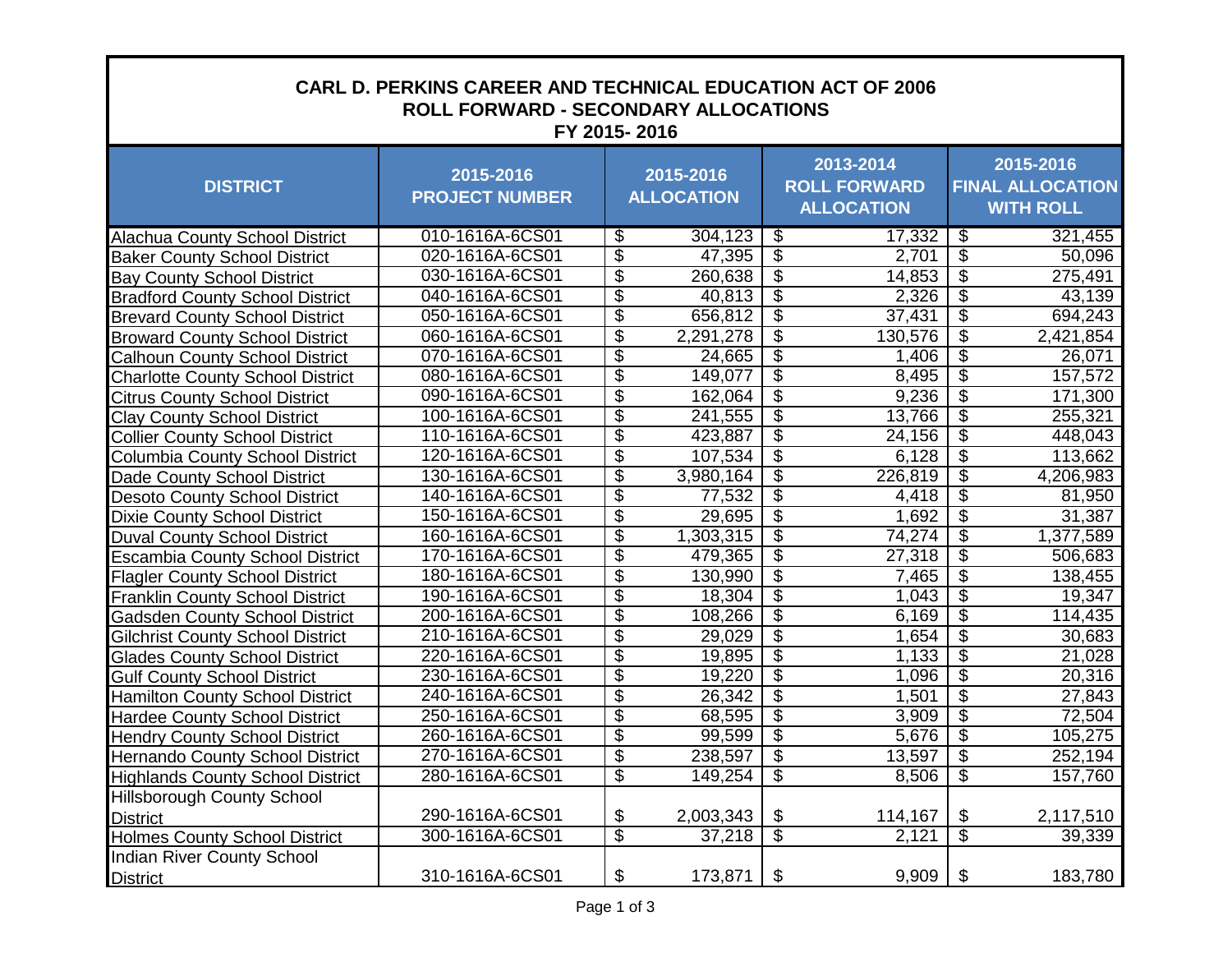| <b>CARL D. PERKINS CAREER AND TECHNICAL EDUCATION ACT OF 2006</b><br><b>ROLL FORWARD - SECONDARY ALLOCATIONS</b><br>FY 2015-2016 |                                    |                                       |                                                       |                                                          |  |  |  |
|----------------------------------------------------------------------------------------------------------------------------------|------------------------------------|---------------------------------------|-------------------------------------------------------|----------------------------------------------------------|--|--|--|
| <b>DISTRICT</b>                                                                                                                  | 2015-2016<br><b>PROJECT NUMBER</b> | 2015-2016<br><b>ALLOCATION</b>        | 2013-2014<br><b>ROLL FORWARD</b><br><b>ALLOCATION</b> | 2015-2016<br><b>FINAL ALLOCATION</b><br><b>WITH ROLL</b> |  |  |  |
| <b>Jackson County School District</b>                                                                                            | 320-1616A-6CS01                    | \$<br>84,899                          | \$<br>4,838                                           | \$<br>89,737                                             |  |  |  |
| Jefferson County School District                                                                                                 | 330-1616A-6CS01                    | \$<br>20,050                          | $\overline{\mathcal{G}}$<br>1,143                     | $\overline{\$}$<br>21,193                                |  |  |  |
| Lafayette County School District                                                                                                 | 340-1616A-6CS01                    | $\overline{\$}$<br>14,871             | \$<br>848                                             | $\overline{\$}$<br>15,719                                |  |  |  |
| Lake County School District                                                                                                      | 350-1616A-6CS01                    | $\overline{\$}$<br>415,161            | $\overline{\$}$<br>23,659                             | $\overline{\$}$<br>438,820                               |  |  |  |
| ee County School District                                                                                                        | 360-1616A-6CS01                    | \$<br>939,088                         | \$<br>53,516                                          | $\overline{\$}$<br>992,604                               |  |  |  |
| Leon County School District                                                                                                      | 370-1616A-6CS01                    | $\overline{\mathcal{S}}$<br>345,083   | \$<br>19,665                                          | $\overline{\$}$<br>364,748                               |  |  |  |
| <b>Levy County School District</b>                                                                                               | 380-1616A-6CS01                    | \$<br>78,974                          | \$<br>4,501                                           | $\overline{\$}$<br>83,475                                |  |  |  |
| <b>Liberty County School District</b>                                                                                            | 390-1616A-6CS01                    | $\overline{\$}$<br>14,249             | $\overline{\$}$<br>815                                | $\overline{\$}$<br>15,064                                |  |  |  |
| <b>Madison County School District</b>                                                                                            | 400-1616A-6CS01                    | $\overline{\$}$<br>38,932             | \$<br>2,219                                           | $\overline{\$}$<br>41,151                                |  |  |  |
| <b>Manatee County School District</b>                                                                                            | 410-1616A-6CS01                    | $\overline{\$}$<br>510,825            | \$<br>29,111                                          | $\overline{\$}$<br>539,936                               |  |  |  |
| <b>Marion County School District</b>                                                                                             | 420-1616A-6CS01                    | $\overline{\$}$<br>498,042            | \$<br>28,383                                          | $\overline{\$}$<br>526,425                               |  |  |  |
| <b>Martin County School District</b>                                                                                             | 430-1616A-6CS01                    | $\overline{\$}$<br>155,501            | $\overline{\$}$<br>8,862                              | $\overline{\$}$<br>164,363                               |  |  |  |
| <b>Monroe County School District</b>                                                                                             | 440-1616A-6CS01                    | \$<br>78,360                          | $\overline{\$}$<br>4,465                              | $\overline{\$}$<br>82,825                                |  |  |  |
| <b>Nassau County School District</b>                                                                                             | 450-1616A-6CS01                    | \$<br>97,875                          | \$<br>5,578                                           | $\overline{\mathcal{G}}$<br>103,453                      |  |  |  |
| <b>Okaloosa County School District</b>                                                                                           | 460-1616A-6CS01                    | $\overline{\$}$<br>264,407            | $\overline{\$}$<br>15,068                             | $\overline{\$}$<br>279,475                               |  |  |  |
| <b>Okeechobee County School</b>                                                                                                  |                                    |                                       |                                                       |                                                          |  |  |  |
| <b>District</b>                                                                                                                  | 470-1616A-6CS01                    | \$<br>81,241                          | \$<br>4,630                                           | \$<br>85,871                                             |  |  |  |
| <b>Orange County School District</b>                                                                                             | 480-1616A-6CS01                    | $\overline{\$}$<br>1,983,185          | \$<br>113,018                                         | $\overline{\$}$<br>2,096,203                             |  |  |  |
| <b>Osceola County School District</b>                                                                                            | 490-1616A-6CS01                    | $\overline{\$}$<br>666,713            | \$<br>37,995                                          | $\overline{\$}$<br>704,708                               |  |  |  |
| Palm Beach County School                                                                                                         |                                    |                                       |                                                       |                                                          |  |  |  |
| <b>District</b>                                                                                                                  | 500-1616A-6CS01                    | \$<br>1,759,085                       | \$<br>100,247                                         | \$<br>1,859,332                                          |  |  |  |
| Pasco County School District                                                                                                     | 510-1616A-6CS01                    | $\overline{\$}$<br>574,991            | $\overline{\$}$<br>32,768                             | $\overline{\$}$<br>607,759                               |  |  |  |
| <b>Pinellas County School District</b>                                                                                           | 520-1616A-6CS01                    | \$<br>1,069,101                       | $\overline{\$}$<br>60,926                             | $\overline{\$}$<br>1,130,027                             |  |  |  |
| <b>Polk County School District</b>                                                                                               | 530-1616A-6CS01                    | $\overline{\mathcal{S}}$<br>1,075,120 | \$<br>61,269                                          | $\overline{\mathcal{G}}$<br>1,136,389                    |  |  |  |
| Polk - Charter School Lake Wales                                                                                                 | 53D-1616A-6CS01                    | $\overline{\$}$<br>45,930             | $\overline{\$}$<br>2,617                              | $\overline{\$}$<br>48,547                                |  |  |  |
| <b>Putnam County School District</b>                                                                                             | 540-1616A-6CS01                    | $\overline{\$}$<br>174,640            | \$<br>9,952                                           | $\overline{\$}$<br>184,592                               |  |  |  |
| Santa Rosa County School                                                                                                         |                                    |                                       |                                                       |                                                          |  |  |  |
| <b>District</b>                                                                                                                  | 570-1616A-6CS01                    | \$<br>202,129                         | \$<br>11,519                                          | \$<br>213,648                                            |  |  |  |
| Sarasota County School District                                                                                                  | 580-1616A-6CS01                    | $\overline{\mathcal{S}}$<br>343,685   | $\overline{\mathcal{G}}$<br>19,586                    | $\overline{\mathcal{G}}$<br>363,271                      |  |  |  |
| <b>Seminole County School District</b>                                                                                           | 590-1616A-6CS01                    | \$<br>523,463                         | $\overline{\$}$<br>29,831                             | $\overline{\mathcal{G}}$<br>553,294                      |  |  |  |
| St. Johns County School District                                                                                                 | 550-1616A-6CS01                    | \$<br>209,642                         | $\overline{\mathcal{G}}$<br>11,947                    | \$<br>221,589                                            |  |  |  |
| <b>St. Lucie County School District</b>                                                                                          | 560-1616A-6CS01                    | \$<br>461,265                         | $\overline{\mathbf{e}}$<br>26,287                     | $\overline{\mathcal{G}}$<br>487,552                      |  |  |  |
| <b>Sumter County School District</b>                                                                                             | 600-1616A-6CS01                    | \$<br>72,173                          | $\overline{\$}$<br>4,113                              | \$<br>76,286                                             |  |  |  |